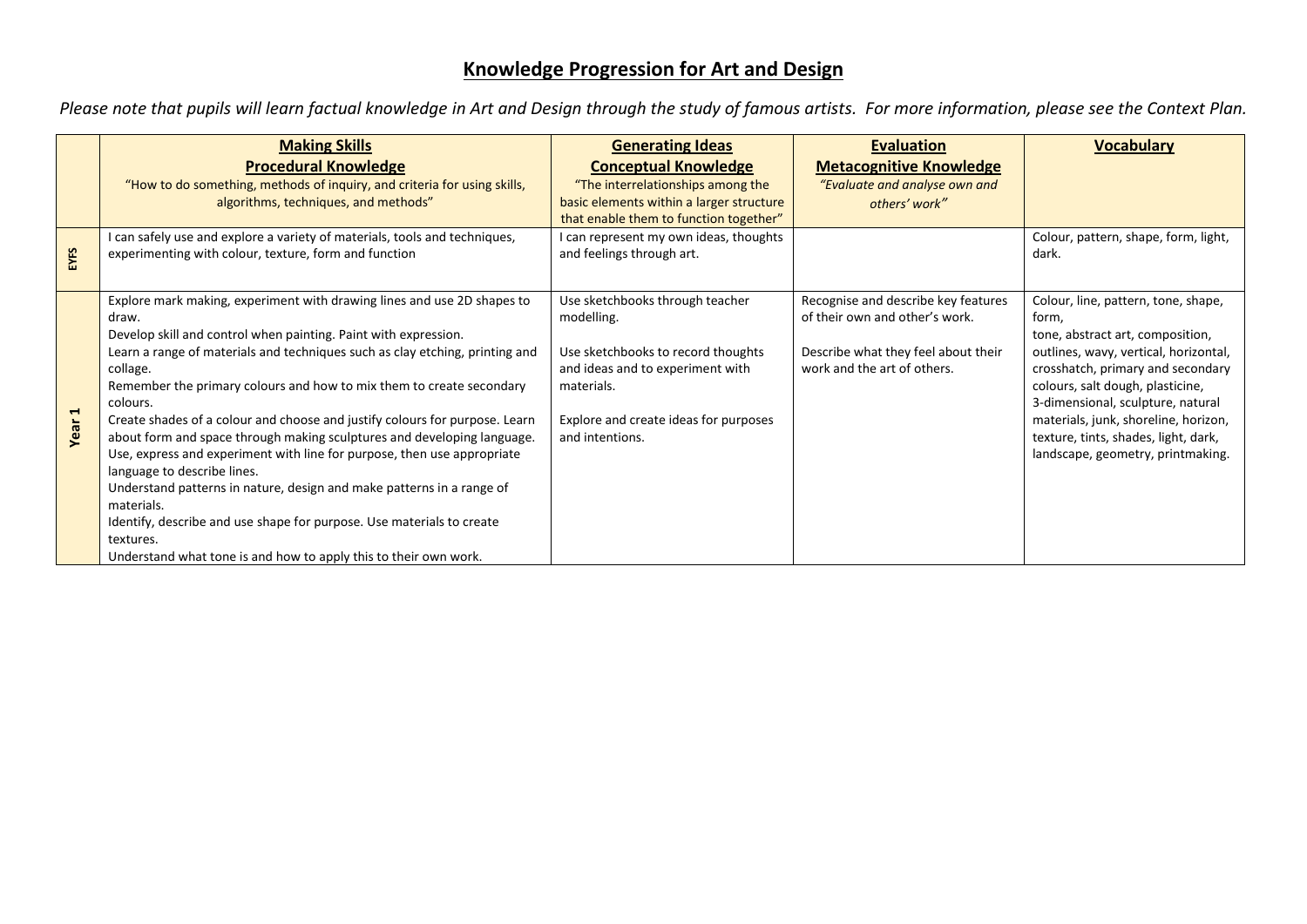|                   | Explore drawing techniques, begin to apply tone to describe form, develop     | Use sketchbooks more effectively        | Compare other's work, identifying     | Colour, line, pattern, tone, shape,   |
|-------------------|-------------------------------------------------------------------------------|-----------------------------------------|---------------------------------------|---------------------------------------|
|                   | skill and control with a range of drawing materials.                          | through further teacher modelling.      | similarities and differences.         | form,                                 |
|                   | Further improve skill and control when painting. Paint with creativity and    |                                         |                                       | shading, 3-dimensional, rubbings,     |
|                   | expression.                                                                   | Use sketchbooks to record thoughts      | Describe choices and preferences      | frottage, tear, experiment, design,   |
|                   | Use a range of materials to design and make products including craft,         | and ideas and to experiment with        | using the language of art.            | repeat pattern.                       |
|                   | weaving, printmaking, sculpture and clay.                                     | materials.                              |                                       | free-flowing, precise, design,        |
|                   | Mix, apply and refine colour mixing for purpose using wet and dry media.      |                                         |                                       | concentric, silhouette, weaving,      |
|                   | Describe their colour selections.                                             | Use artist sources to develop their own |                                       | horizontal, vertical, template,       |
| Year <sub>2</sub> | Extend their practical ability to create 3D sculptural forms and begin to     | original artwork.                       |                                       | overlay, vessel, slip, clay, detail,  |
|                   | understand how to represent form when drawing.                                |                                         |                                       | modelling, facial features, outline,  |
|                   | Draw lines with increased skill and confidence.                               | Gain inspiration for artwork from the   |                                       | contours, collage, decorate,          |
|                   | Use line for expression when drawing portraits. Learn a range of techniques   | natural world.                          |                                       | proportion, pose, pastel, blend,      |
|                   | to make repeating and nonrepeating patterns.                                  |                                         |                                       | shadow, paint wash, background,       |
|                   | Identify natural and man-made patterns.                                       |                                         |                                       | scale, mannequin.                     |
|                   | Create patterns of their own.                                                 |                                         |                                       |                                       |
|                   | Compose geometric designs by adapting the work of other artists to suit       |                                         |                                       |                                       |
|                   | their own ideas.                                                              |                                         |                                       |                                       |
|                   | Identify and describe different textures.                                     |                                         |                                       |                                       |
|                   | Select and use appropriate materials to create textures.                      |                                         |                                       |                                       |
|                   | Experiment with pencils to create tone.                                       |                                         |                                       |                                       |
|                   | Use tone to create form when drawing.                                         |                                         |                                       |                                       |
|                   | Develop drawing skills by drawing from direct observation, applying and       | Use sketchbooks to generate ideas and   | Discuss own and other's work using    | Colour, line, pattern, tone, shape,   |
|                   | using geometry and tonal shading when drawing.                                | record thoughts and observations.       | an increasingly sophisticated use of  | form, tone, shading, shading grip,    |
|                   | Use a range of drawing media.                                                 |                                         | art language (formal elements).       | wire techniques, bending, shaping,    |
|                   | Increase skill and control when painting.                                     | Make records of visual experiments.     |                                       | geometry, 3D, sketch, decorate,       |
|                   | Apply greater expression and creativity to own paintings.                     |                                         | Reflect on their own work in order to | detail, observation, tint, shade,     |
|                   | Use materials such as paper weaving, tie dying, sewing and other craft skills | Create personal artwork using the       | make improvements.                    | light and dark, negative, positive,   |
|                   | to design and make products.                                                  | artwork of others to stimulate them.    |                                       | tints, shades, natural form names,    |
|                   | Increase awareness and understanding of mixing and applying colour,           |                                         |                                       | charcoal, scaling, texture, fixative, |
|                   | including use of natural pigments.                                            |                                         |                                       | running stitch, fabric, weave, over-  |
|                   | Use aspects of colour such as tints and shades, for different purposes.       |                                         |                                       | and-under, woven, reverse, warp,      |
|                   |                                                                               |                                         |                                       |                                       |
| Year <sub>3</sub> | Further develop their ability to describe 3D form in a range of materials,    |                                         |                                       | weft, tie-dying, wax resist,          |
|                   | including drawing.                                                            |                                         |                                       | mood board.                           |
|                   | Express and describe organic and geometric forms through different types      |                                         |                                       |                                       |
|                   | of line.                                                                      |                                         |                                       |                                       |
|                   | Construct a variety of patterns through craft methods. Further develop        |                                         |                                       |                                       |
|                   | knowledge and understanding of pattern.                                       |                                         |                                       |                                       |
|                   | Identify, draw and label shapes within images and objects.                    |                                         |                                       |                                       |
|                   | Create and form shapes from 3D materials. Analyse and describe texture        |                                         |                                       |                                       |
|                   | within artists' work.                                                         |                                         |                                       |                                       |
|                   | Develop skill and control when using tone. Learn and use simple shading       |                                         |                                       |                                       |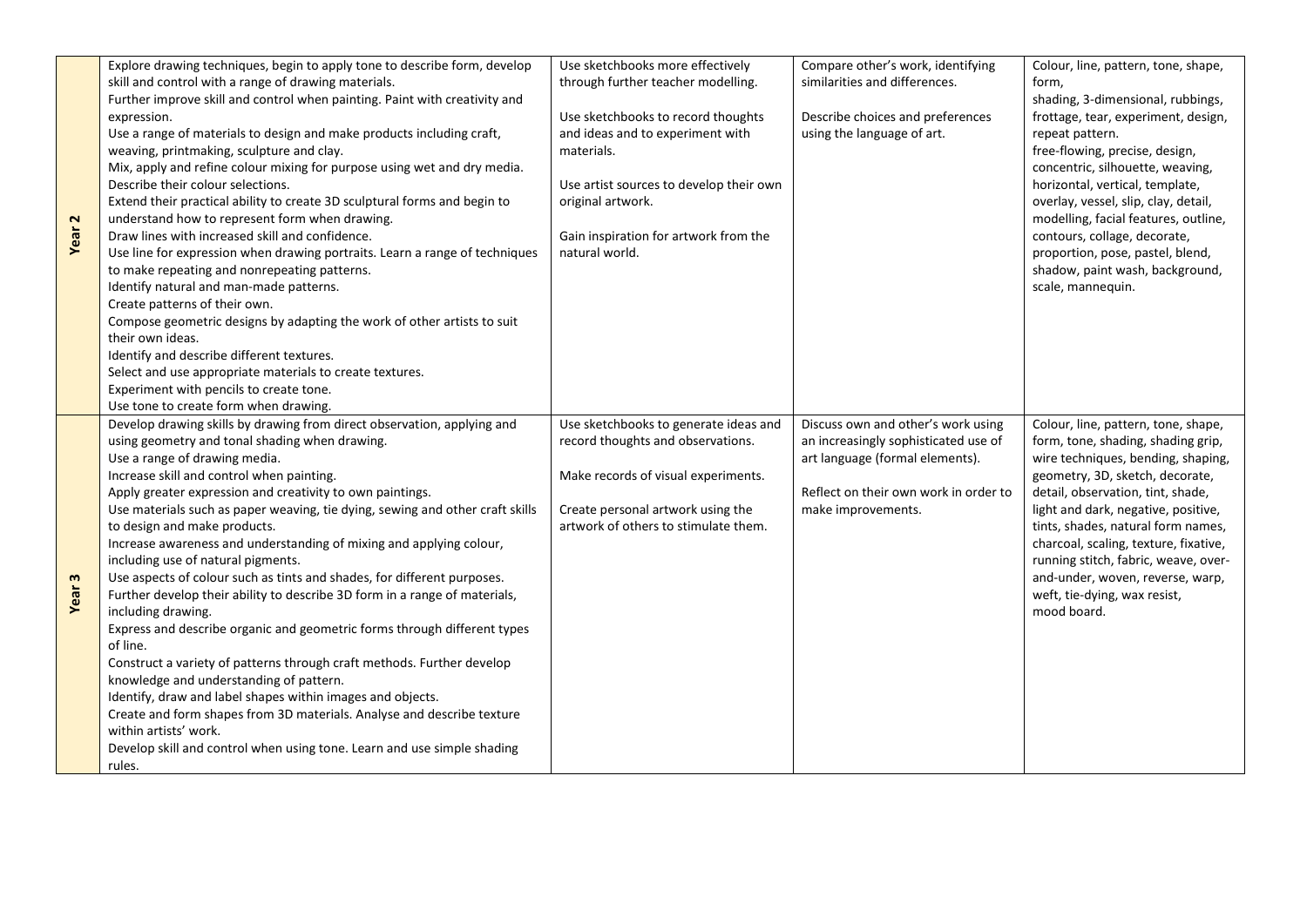| 4<br>Year | Draw still life from observation and for mark making.<br>Further develop understanding of geometry and mathematical proportion<br>when drawing.<br>Develop skill and control when painting.<br>Paint with expression.<br>Analyse painting by artists.<br>Make art from recycled materials, create sculptures, print and create using a<br>range of materials.<br>Learn how to display and present work.<br>Analyse and describe colour and painting techniques in artists' work.<br>Manipulate colour for print.<br>Develop their ability to describe and model form in 3D using a range of<br>materials.<br>Analyse and describe how artists use and apply form in their work.<br>Learn and apply symmetry to draw accurate shapes.<br>Analyse and describe how artists use line in their work.<br>Create original designs for patterns using geometric repeating shapes.<br>Analyse and describe how other artists use pattern.<br>Use a variety of tones to create different effects.<br>Create geometric compositions using mathematical shapes.<br>Analyse and describe the use of shape in artist's work. | Use sketchbooks for planning and<br>refining work, to record observations<br>and ideas and developing skill and<br>technique.<br>Use literary sources to inspire art.<br>Express thoughts and feelings through<br>the tactile creation of art.<br>Manipulate materials to achieve<br>desired effects.<br>Represent ideas from multiple<br>perspectives. | Build a more complex vocabulary<br>when discussing your own and<br>others' art.<br>Use their own and other's opinion of<br>work to identify areas of<br>improvement. | Colour, line, tone, form, shape,<br>pattern,<br>texture, symmetrical, mark making,<br>rhomboid, collage, recycled,<br>geometric, contrasting, curator,<br>montage, carving, modelling,<br>casting, constructing, pierced form,<br>upright form, chinoiseries, op-art. |
|-----------|-----------------------------------------------------------------------------------------------------------------------------------------------------------------------------------------------------------------------------------------------------------------------------------------------------------------------------------------------------------------------------------------------------------------------------------------------------------------------------------------------------------------------------------------------------------------------------------------------------------------------------------------------------------------------------------------------------------------------------------------------------------------------------------------------------------------------------------------------------------------------------------------------------------------------------------------------------------------------------------------------------------------------------------------------------------------------------------------------------------------|---------------------------------------------------------------------------------------------------------------------------------------------------------------------------------------------------------------------------------------------------------------------------------------------------------------------------------------------------------|----------------------------------------------------------------------------------------------------------------------------------------------------------------------|-----------------------------------------------------------------------------------------------------------------------------------------------------------------------------------------------------------------------------------------------------------------------|
|           | Use a range of materials to express complex textures.<br>Understand tone in more depth to create 3D effects.<br>Analyse and describe use of tone in artists' work.<br>Further develop drawing from observation.<br>Draw using perspective, mathematical processes, design, detail and line.<br>Control brush strokes and apply tints and shades when painting.                                                                                                                                                                                                                                                                                                                                                                                                                                                                                                                                                                                                                                                                                                                                                  | Develop ideas through sketches,<br>enhance knowledge, skill and<br>technique using experimental media in                                                                                                                                                                                                                                                | Develop a greater understanding of<br>vocabulary when discussing their<br>own and others' work.                                                                      | Colour, line, tone, form, shape,<br>pattern, texture, observation,<br>legacy, symmetry,                                                                                                                                                                               |
| m<br>Year | Paint with greater skill and expression.<br>Create mixed media art using found and reclaimed materials.<br>Select materials for a purpose.<br>Select and mix more complex colours to depict thoughts and feelings.<br>Further extend their ability to describe and model form in 3D using a range<br>of materials.<br>Extend and develop a greater understanding of applying expression when<br>using line.<br>Construct patterns through various methods to develop their<br>understanding.<br>Composing original designs by adapting and synthesising the work of others.<br>Analyse and evaluate artists' use of shape.<br>Develop understanding of texture through practical making activities.<br>Develop an increasing sophistication when using tone to describe objects<br>when drawing.<br>Analyse artists' use of tone.                                                                                                                                                                                                                                                                               | sketchbooks.<br>Express thoughts and feelings about<br>familiar products.<br>Design new architectural forms, design<br>and invent new products, link artwork<br>to literary sources.<br>Create and invent for purposes.                                                                                                                                 | Regularly analyse and reflect on their<br>intentions and choices.                                                                                                    | ceramics, ceramicist, visual<br>language, communication, design,<br>design brief, collaborate,<br>advertising, unique Selling Point,<br>packaging, product, media,<br>purpose, criteria, annotate,<br>visualise, scale, collage.                                      |